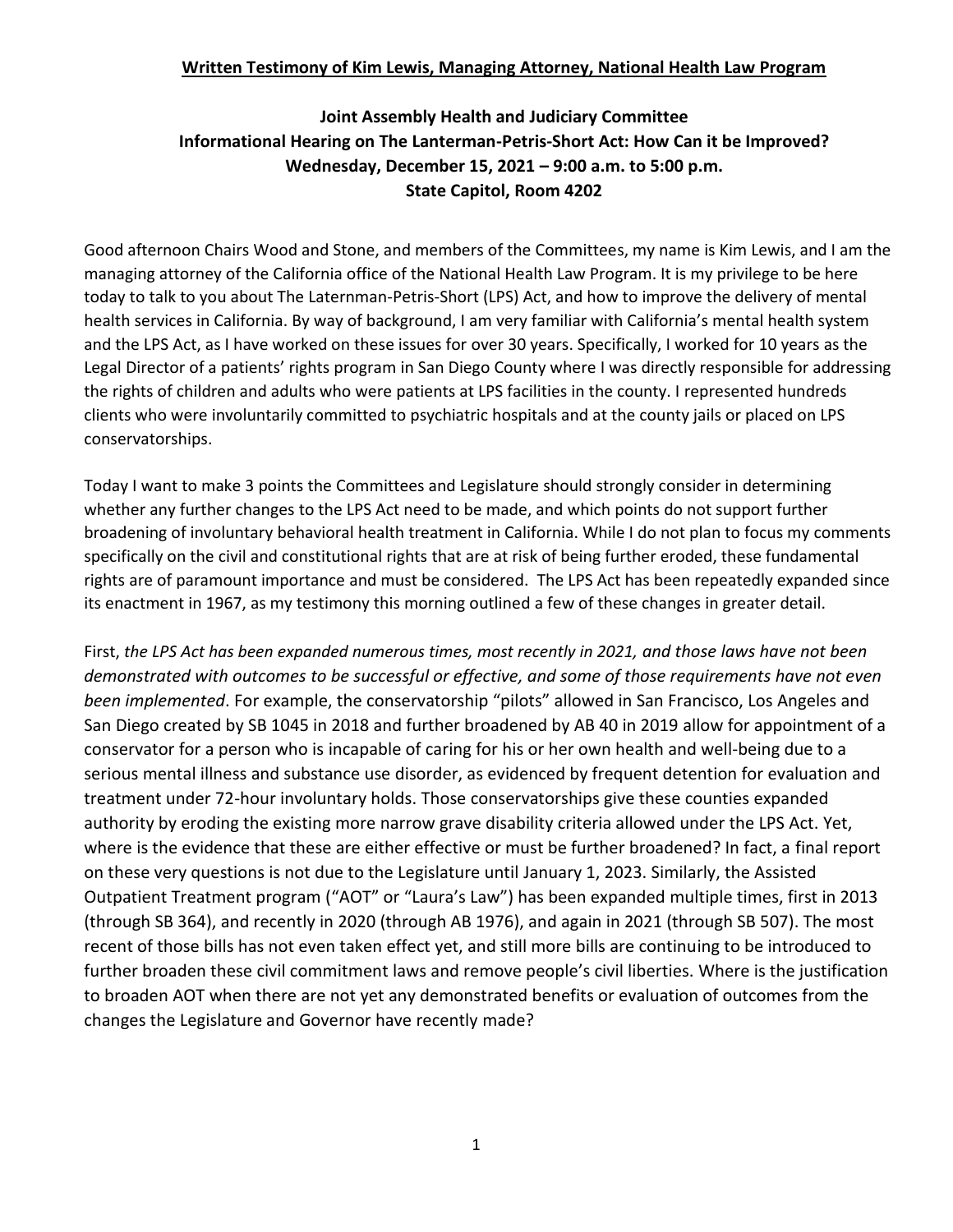Further, every randomized controlled study of AOT has demonstrated that there is no evidence that mandating outpatient treatment through a court order is effective.<sup>1</sup> As these studies have shown, there are effective voluntary community-based services that are evidence-based, and those should be the focus of state policy solutions, such as Assertive Community Treatment (ACT), which is a highly individualized, team-based service designed to support adults with the most intensive mental health needs.<sup>2</sup> There is extensive international research on the effectiveness of ACT and it is endorsed and supported by the federal Substance Abuse and Mental Health Services Administration (SAMHSA).

Second, *more supportive housing and "Housing First" models are needed.* There can be no question that one of the fundamental needs of people with mental health conditions and substance use disorders who are unhoused is the both affordable and supported housing - that is, individual housing transition and tenancy support services provided to individuals who need support to transition to and maintain housing. Such services may include an assessment to identify preferences and barriers to housing, developing a housing support plan with short and long-term goals, developing a housing crisis plan to prevent disruption of housing, early identification and intervention for behaviors that may jeopardize housing, education and training about how to maintain housing and the roles of landlords and tenants, assistance in resolving disputes, and linkage to other community resources to prevent eviction. In fact Proposition 63, the Mental Health Services Act (MHSA) championed by then Assemblymember Steinberg, was specifically intended to expand voluntary services of AB 34/2034 enacted in 1999/2000 (Statutes of 1996, chapter 153 (SB 659)) to establish the "integrated services" model of supported housing for adults in California who have serious mental illnesses and are, or are at-risk of becoming, homeless. AB 34/2034 services include outreach, medical care, short- and long-term housing, prescription drugs, vocational training, and self-help and social rehabilitation. A 2003 report to the Legislature found that AB 34/2034 services had been highly successful at reducing participants' hospitalizations, incarcerations, and homelessness, while increasing their employment. In fact, this program was seen as a national model for addressing the issue of homelessness and mental illness. Yet to date, these supported housing programs have not received adequate investment or been brought to scale statewide despite evidence from at least one large study by USCF that found people will accept supportive housing if it is offered to them.<sup>3</sup>

It has been our position that use of Prop 63 funds to pay for the costs of existing services other than an AB 34/2034 program violates the maintenance of efforts requirements of that law. Instead, MHSA funds are being used to fund involuntary mental health AOT [per SB 585 (Steinberg), Statutes of 2013], and as a fiscal match for Medi-Cal covered behavioral health services for all Medi-Cal covered populations. The state

 $\overline{\phantom{a}}$ 

 $1$  M. Susan Ridgely et al., RAND Health and RAND Institute for Civil Justice, The Effectiveness of Involuntary Outpatient Treatment: Empirical Evidence and the Experience of Eight States (2001); Tom Burns, Community Treatment Orders for Patients with Psychosis, The Lancet, vol. 381, pp. 1627-33 (May 11, 2013); Steve R. Kisely, et al.. Compulsory community and involuntary outpatient treatment for people with severe mental disorders, Cochrane Database of Systematic Reviews (2017).

<sup>&</sup>lt;sup>2</sup> Substance Abuse and Mental Health Services Administration. Assertive Community Treatment: The Evidence. DHHS Pub. No. SMA-08-4344, Rockville, MD: Center for Mental Health Services, Substance Abuse and Mental Health Services Administration, U.S. Department of Health and Human Services, 2008. https://store.samhsa.gov/sites/default/files/d7/priv/theevidence\_1.pdf <sup>3</sup> Maria C. Raven et al., University of California San Francisco, A randomized trial of permanent supportive housing for chronically homeless persons with high use of publicly funded services, Health Serv Res., vol. 55 (Issue S2), pp. 797–806 (September 25, 2020) (researchers found all but one of 424 most chronically homeless people in Santa Clara who most frequently ended up in the emergency room or jail accepted permanent housing when offered; nearly 90% of the 169 participants placed in supportive housing, which included voluntary treatment, stayed in housing for several years), [https://doi.org/10.1111/1475-6773.13553.](https://doi.org/10.1111/1475-6773.13553)